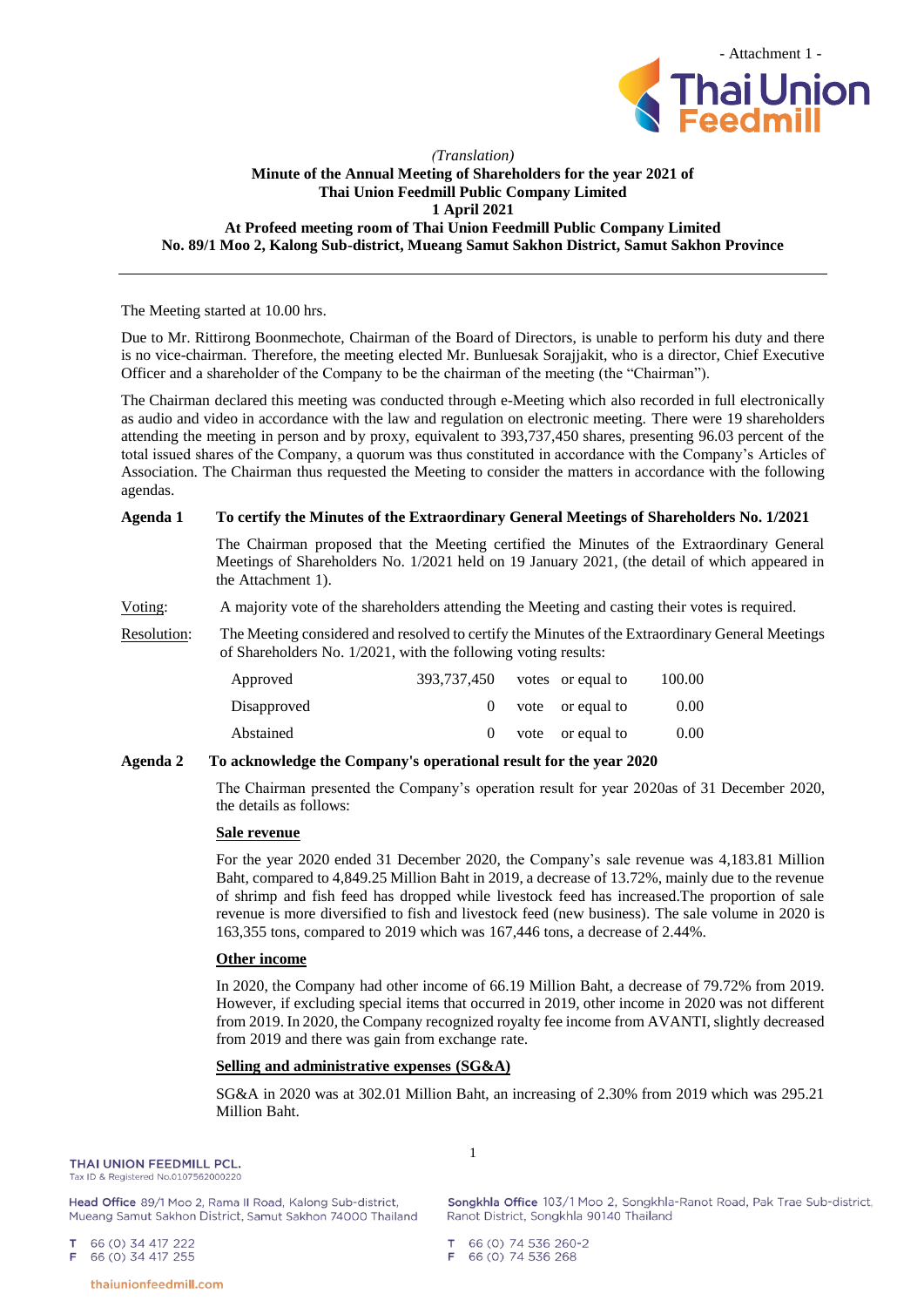

# **Gross profit**

Gross profit was at 694.29 Million Baht, representing a gross margin of 16.59%, decreasing from the previous year that gross profit was at 887.17 Million Baht and gross profit margin was 18.29%, mainly due to the reduction of animal feed prices according to government policies in Q2/2020 and the decreasing of sale volume of seabass feed which is high-margin product.

## **Net profit**

The Company had a net profit according to the consolidated financial statements for the year 2020 ended 31 December 2020 amounting to 410.43 Million Baht compared to 2019 which was 609.57 Million Baht (excluding special items), a decrease of 32.67% due to the significant change in sales proportion from the previous year which increased in low-margin product such as freshwater fish and livestock feed while high-margin product such as seabass and shrimp feed have decreased.

# Executive Summary - 2020



**Net Profit**  $\blacksquare$ Net profit dropped -32.7% YoY. (From 610 MB (excluded special transactions) to 410 MB)  $\blacksquare$ **410 MB** NPM = 9.8% when compared to previous year at 12.6%. It is caused by change of the sales mix from the previous year. -32.7% YoY

Voting: As this is an agenda item for acknowledgement, voting is not required.

Resolution: The Meeting acknowledged the Company's operational result for the year 2020

**Agenda 3 To consider and approve the financial statements for the fiscal year ended 31 December 2020 and the report of the independent auditor**

> According to Section 112 of the Public Limited Companies Act, B.E 2535 (and its amendment) ("**Public Company Act**"), and Article 40 of the Article of Association of the Company, the Company shall prepare a statement of financial position (balance sheet) and statements of income at the end of each fiscal year, which have been audited by an external auditor, and submit them to the Meeting for approval. The Chairman

> proposed the Meeting to consider and approve the financial statements for the fiscal year ended 31 December 2020 and the report of the independent auditor which had been audited by a Certified Public Accountant from PricewaterhouseCoopers ABAS Limited, and reviewed by the Audit Committee and the Board of Directors.

### Voting: A majority vote of the shareholders attending the Meeting and casting their votes is required.

 $\mathfrak{D}$ 

THAI UNION FEEDMILL PCL.

Tax ID & Registered No.0107562000220

Head Office 89/1 Moo 2, Rama II Road, Kalong Sub-district, Mueang Samut Sakhon District, Samut Sakhon 74000 Thailand

66 (0) 34 417 222 66 (0) 34 417 255 E

Songkhla Office 103/1 Moo 2, Songkhla-Ranot Road, Pak Trae Sub-district, Ranot District, Songkhla 90140 Thailand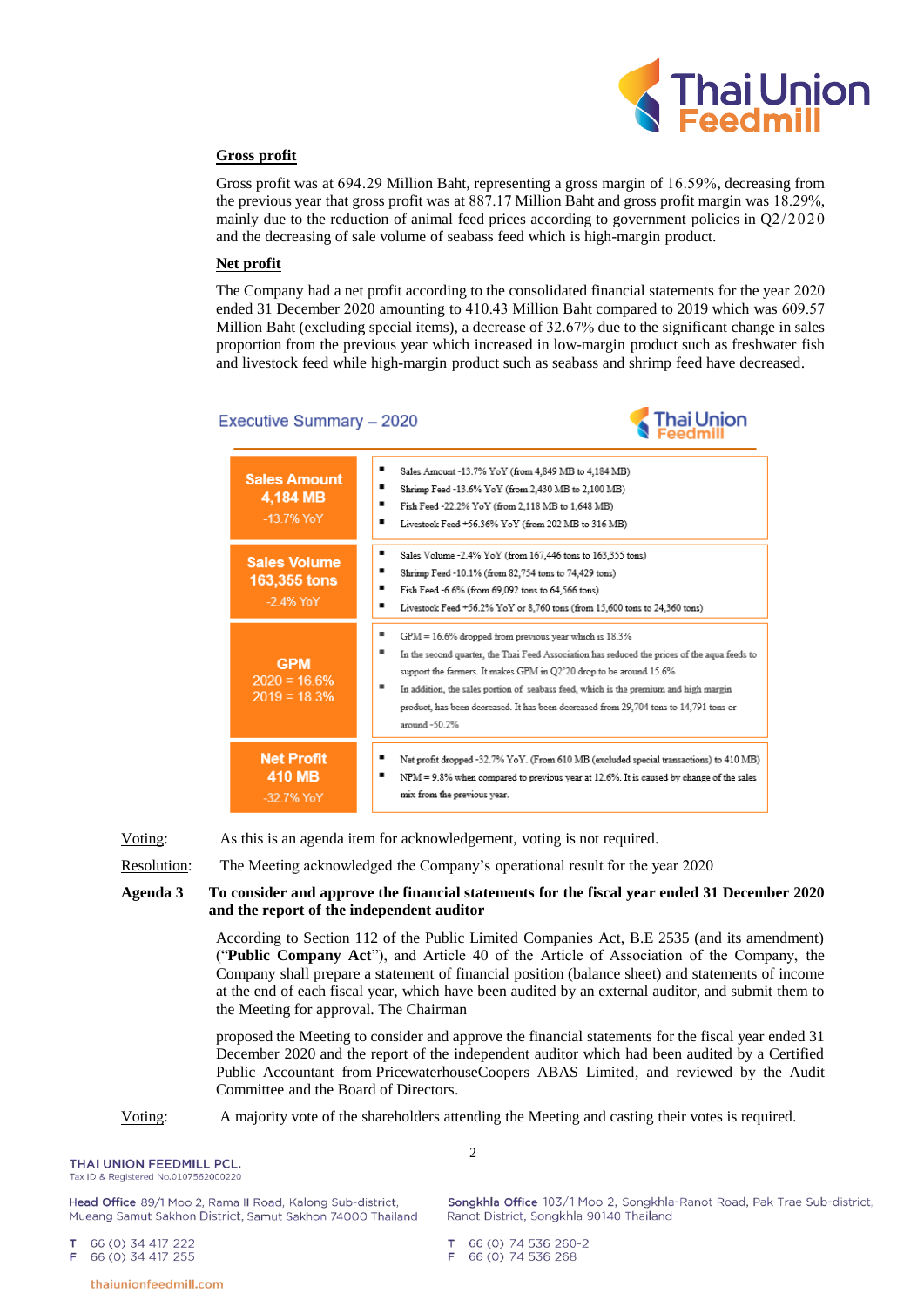

Resolution: The Meeting considered and resolved to approve the financial statements for the fiscal year ended 31 December 2020 and the report of the independent auditor, with the following voting results:

| Approved    | 393.737.450 | votes or equal to    | 100.00 |
|-------------|-------------|----------------------|--------|
| Disapproved |             | $0$ vote or equal to | 0.00   |
| Abstained   |             | vote or equal to     | 0.00   |

### **Agenda 4 To consider and approve the allocation of net profit and dividend payment for the year 2020**

The Chairman reported to the Meeting that pursuant to Section 115 and 116 of the Public Limited Companies Act and Clause 45 of the Articles of Association of the Company, the Company must allocate part of the annual net profit as a statutory reserve in an amount of not less than 5% of the annual net profits less the sum of accumulated loss carried forwards (if any) until the statutory reserve amounts to be not less than 10% of its registered capital and the dividend payment must be upon approval by a meeting of shareholders. Moreover, the Company has adopted the policy to pay dividend to shareholders at least 50% of its net profit as reported in the consolidated financial statement. The dividend payment may be made to the shareholders twice a year. Dividend payments will be subject to economic conditions, operating results, cash flow and investment plan including other future obligations of the Company. The dividend payments shall not exceed the retained earnings in the separate financial statements of the Company nor adversely affect the Company and subsidiaries ongoing operations.

According to the separate and consolidated financial statements for the fiscal year 2020, the Company had incurred a net profit in the amount of Baht 414,040,000 and Baht 410,430,000, in respectively. Therefore, the Company would like to propose the meeting to consider and approve a dividend payment for the year 2020 at 0.60 Baht per share, worth totally 246,000,000 Baht or equal to 59.75% of net profit.

However, by the resolution of the Board of Directors' Meeting No. 3/2020 held on 30 July 2020, the Company had paid out the interim dividend payment at 0.30 Baht per share, worth totally 246,000,000 Baht on 21 August 2020. The dividend to be paid this time, worth totally 123,000,000 Baht will be at THB 0.30 a share. The record date for the right to receive dividend is on 9 April 2021 and the dividend will be paid on 20 April 2021.

| <b>Details of Dividend Payment</b>                            | <b>Year 2018</b> | <b>Year 2019</b> | <b>Year 2020</b><br>(Proposed) |
|---------------------------------------------------------------|------------------|------------------|--------------------------------|
| 1. Net Profit (Baht)                                          | 402,540,713      | 840,795,659      | 410,430,000                    |
| 2. Number of Shares                                           | 82,000,000       | 410,000,000*     | 410,000,000                    |
| 3. Total Dividend Payment per share<br>(Baht)                 | 2.50             | 1.95             | 0.60                           |
| Interim Dividend $(1st)$<br>3.1                               |                  | 1.00<br>0.95     | 0.30                           |
| 3.2 Interim Dividend $(2nd)$<br><b>Annual Dividend</b><br>3.3 | 2.50             |                  | 0.30                           |
| 4. Total Dividend Amount (Baht)                               | 205,000,000      | 799,500,000      | 246,000,000                    |
| 5. Dividend Payout Ratio                                      | 50.93%           | 95.09%           | 59.75%                         |

The comparison of previous dividend payment records is shown as follows:

\* Thai Union Feedmill Company Limited has been registered for transformation as Public Company Limited on 4 June 2019 and change the name to "Thai Union Feedmill Public Company Limited" as well as registered decreasing of a par value from 10 Baht to 2 Baht with the registered capital from 82,000,000 shares to 410,000,000 shares.

Voting: A majority vote of the shareholders attending the Meeting and casting their votes is required.

3 Resolution: The Meeting considered and resolved to approve the allocation of net profit and dividend payment for the year 2020, with the following voting results:

# THAI UNION FEEDMILL PCL.

Tax ID & Registered No.0107562000220

Head Office 89/1 Moo 2, Rama II Road, Kalong Sub-district, Mueang Samut Sakhon District, Samut Sakhon 74000 Thailand

66 (0) 34 417 222  $\mathbf T$ 66 (0) 34 417 255 Е

Songkhla Office 103/1 Moo 2, Songkhla-Ranot Road, Pak Trae Sub-district, Ranot District, Songkhla 90140 Thailand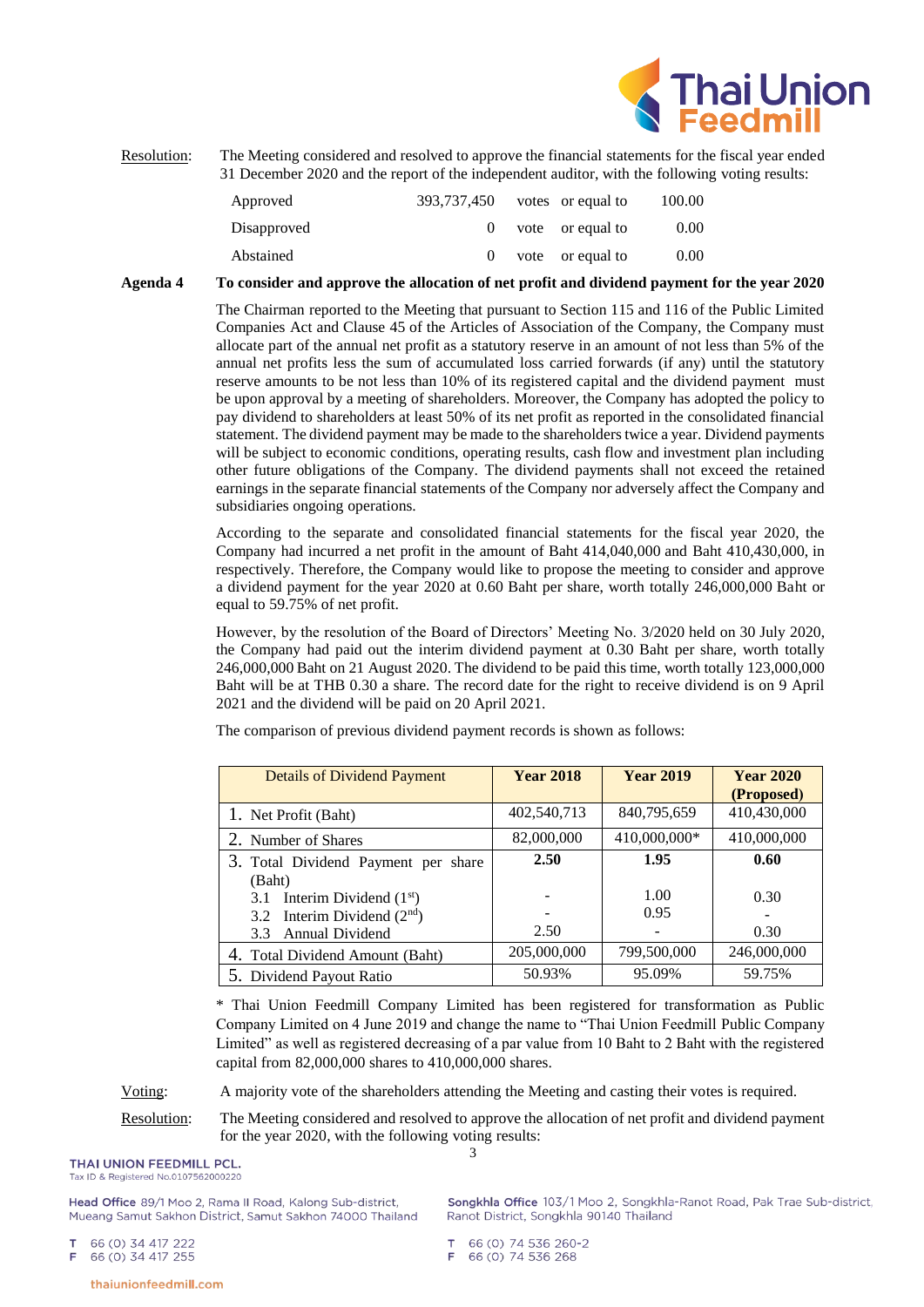

| Approved    | 393,737,450 votes or equal to |                      | 100.00 |
|-------------|-------------------------------|----------------------|--------|
| Disapproved |                               | $0$ vote or equal to | 0.00   |
| Abstained   |                               | vote or equal to     | 0.00   |

## **Agenda 5 To consider and approve the election of the Company's directors to replace those due to retire by rotation**

The Chairman informed that pursuant to Section 71 of the Public Limited Companies Act and under Clause 17 of the Articles and Association of the Company, which stipulates that at every annual general meeting, one-third of directors who have been in their positions the longest since their last appointments must retire by rotation. If the parts exactly, directors in a number closet to one-third shall retire. The directors retiring by rotation shall be re-elected. Directors vacating their office in the first and second years after the registration of the Company shall be selected by drawing lots. In subsequent years, the director who has held office longest shall retire.

In the 2020 Annual General Meeting of Shareholders, the directors who will retire by rotation are as follows:

| 1. Mrs. Rachadaporn Rajchataewindra | Director, Independent Director and Chairman of the<br><b>Audit Committee</b> |
|-------------------------------------|------------------------------------------------------------------------------|
| 2. Dr. Somchai Thaisanguanvorakul   | Director, Independent Director and Member of the<br><b>Audit Committee</b>   |
| 3. Mrs. Morragot Kulatumyotin       | Director, Independent Director and Member of the<br><b>Audit Committee</b>   |

The Company has considered and found that 3 directors those retired by rotation have knowledge, abilities, experience, and specific expertise in pursuance to the Company's business strategy as well as dedication their time to fully performing their role on the Board, together with the appropriate qualifications of independent directors and member of audit committee as described in notification of the Stock Exchange of Thailand and the Securities and Exchange Commission. Then, the Board of Directors recommended and proposed the following retiring directors be reappointed as Directors, Independent Director and Member of the Audit Committee for another term to the 2021 Annual General Meeting of Shareholders for approval.

Moreover, the Chairman also notified the meeting that on 10 February 2020, Mr. Chan Hon Kit has submitted his resignation letter from the position of director and the Board of Directors' Meeting dated on 11 February 2020 has appointed Mr. Kanit Vallayapet to be replace. The details of age, percentage of shareholdings, educational background, work experience of Mr. Kanit Vallayapet is are provided in Attachment 4.

- Voting: A majority vote of the shareholders attending the Meeting and casting their votes is required. The resolution shall be passed for each individual director.
- Resolution: The Meeting considered and resolved to approve the election of the Company's directors to replace those due to retire by rotation, with the following voting results:
	- 1. Mrs. Rachadaporn Rajchataewindra

| Approved                       | 393,737,450 |      | votes or equal to | 100.00 |
|--------------------------------|-------------|------|-------------------|--------|
| Disapproved                    | $\theta$    | vote | or equal to       | 0.00   |
| Abstained                      | $\theta$    | vote | or equal to       | 0.00   |
| Dr. Somchai Thaisanguanvorakul |             |      |                   |        |
| Approved                       | 393,737,450 |      | votes or equal to | 100.00 |
| Disapproved                    | $\theta$    | vote | or equal to       | 0.00   |
| Abstained                      | $\theta$    | vote | or equal to       | 0.00   |

4

#### THAI UNION FEEDMILL PCL.

Tax ID & Registered No.0107562000220

Head Office 89/1 Moo 2, Rama II Road, Kalong Sub-district, Mueang Samut Sakhon District, Samut Sakhon 74000 Thailand Songkhla Office 103/1 Moo 2, Songkhla-Ranot Road, Pak Trae Sub-district, Ranot District, Songkhla 90140 Thailand

66 (0) 34 417 222 66 (0) 34 417 255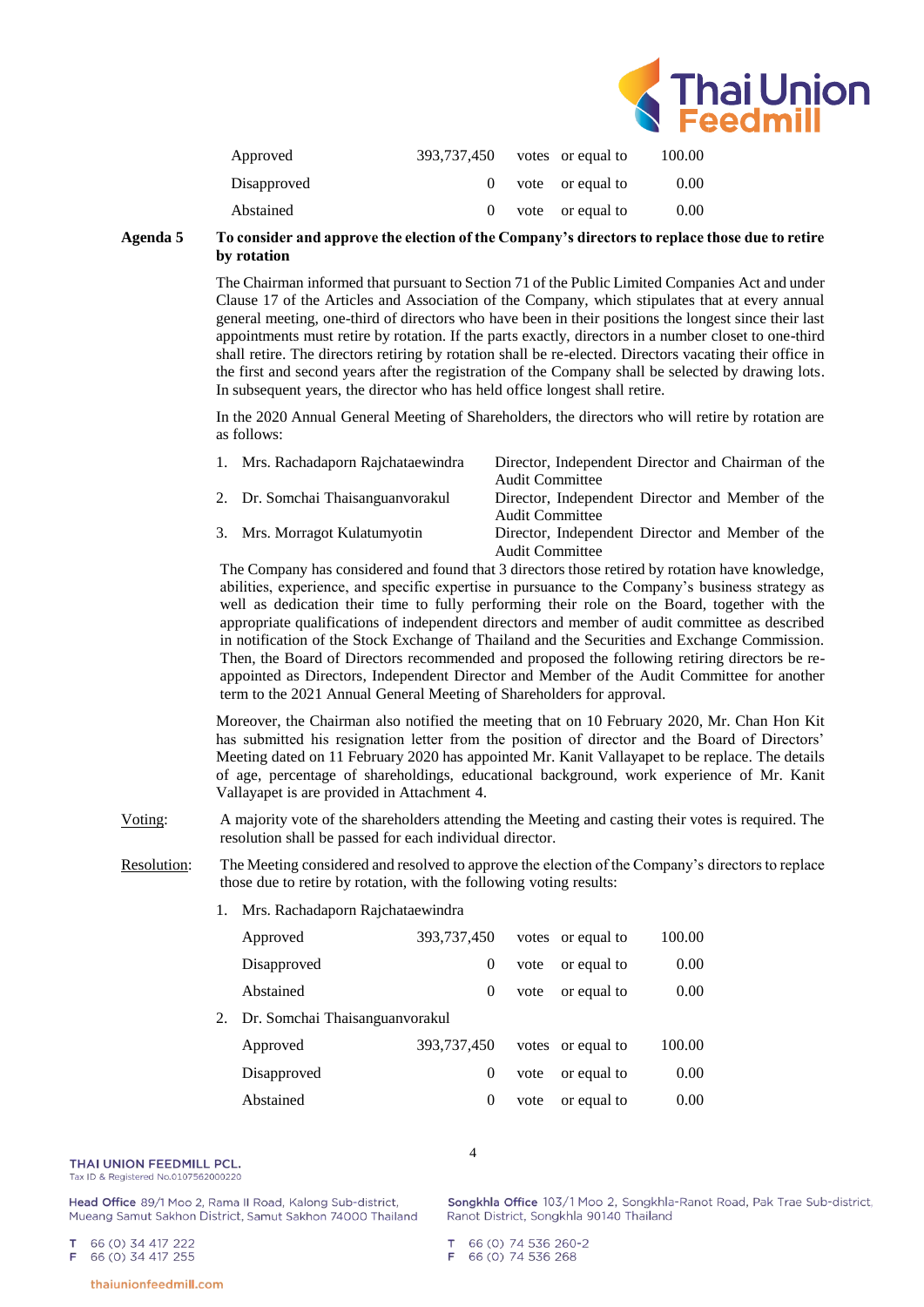

3. Mrs. Morragot Kulatumyotin

| Approved    | 393.737.450 | votes or equal to | 100.00 |
|-------------|-------------|-------------------|--------|
| Disapproved |             | vote or equal to  | 0.00   |
| Abstained   |             | vote or equal to  | 0.00   |

**Agenda 6 To consider and approve the remuneration of the Board of Directors and sub-committees for the Year 2021**

> The Chairman informed that pursuant to Section 90 of the Public Limited Companies Act and Clause 26 of the Articles of Association of the Company, which stipulates that the Company's directors are eligible to receive remuneration in the form of a monthly retainer fee, meeting allowance, per diem and bonus. the determination of director's remuneration must be approved by the Shareholders Meeting.

> The Board of Directors' Meeting has carefully considered the remuneration and concluded that it is in line with duty and responsibility of each directors. The remuneration is reasonable and comparable with the same market and industry as well as to motivate and retain such directors. Therefore, the Company decided to determine the remuneration of the Board of Directors and sub committees for the year 2021 monthly retainer fee and meeting allowance at the same rate as 2020 as below details:

| <b>Type of director</b> | <b>Monthly Retainer Fee</b><br>(Baht/Person) | <b>Meeting Allowance</b><br>(Baht/Time/Person)<br>(Only for Directors who<br><b>Attended the Meeting</b> ) |
|-------------------------|----------------------------------------------|------------------------------------------------------------------------------------------------------------|
| 1. Board of Directors   |                                              |                                                                                                            |
| Chairman                | 25,000                                       | 15,000                                                                                                     |
| Member                  | 20,000                                       | 10,000                                                                                                     |
| 2. Audit Committee      |                                              |                                                                                                            |
| Chairman                | 20,000                                       | $-$ None $-$                                                                                               |
| Member                  | 15,000                                       | $-$ None $-$                                                                                               |
| 3. Executive Committed  |                                              |                                                                                                            |
| Chairman                | $-$ None $-$                                 | $-$ None $-$                                                                                               |
| Member                  | $-None -$                                    | $-$ None $-$                                                                                               |

\* There are no other benefits for directors and sub-committees except monthly retainer fee and meeting allowance.

Voting: Not less than two-thirds (2/3) of the total votes of the shareholders attending the Meeting

Resolution: The Meeting considered and resolved to approve remuneration of the Board of Directors and subcommittees for the Year 2021, with the following voting results:

| Approved    | 393,737,450 | votes or equal to | 100.00 |
|-------------|-------------|-------------------|--------|
| Disapproved |             | vote or equal to  | 0.00   |
| Abstained   |             | vote or equal to  | 0.00   |

## **Agenda 7 To consider and approve the appointment of auditor and auditors' fees for the year 2021**

5

The Chairman informed the meeting that according to Section 120 of the Public Limited Companies Act, the appointment of the Company's external auditors and the audit fees shall be approved at the annual general meeting of shareholders.

After considering the independence, competency, experience in auditing, competitiveness, and other value added service of the auditors as well as the audit fee, the Audit Committee and the

#### THAI UNION FEEDMILL PCL.

Tax ID & Registered No.0107562000220

Head Office 89/1 Moo 2, Rama II Road, Kalong Sub-district, Mueang Samut Sakhon District, Samut Sakhon 74000 Thailand

66 (0) 34 417 222

 $\mathbf T$ 

E

Songkhla Office 103/1 Moo 2, Songkhla-Ranot Road, Pak Trae Sub-district, Ranot District, Songkhla 90140 Thailand

66 (0) 34 417 255

thaiunionfeedmill.com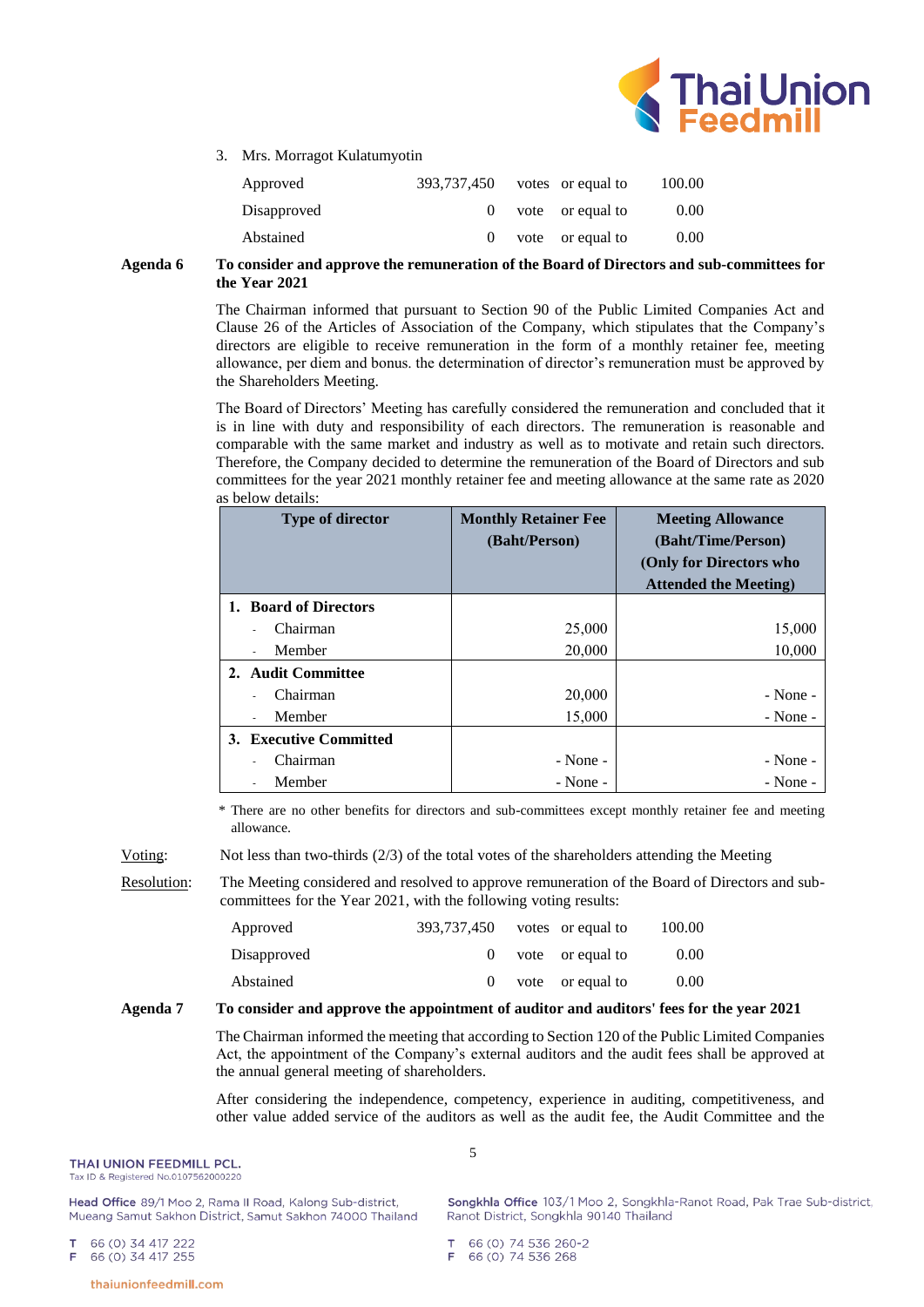

Board of Directors recommended the following auditors of PricewaterhouseCoopers ABAS Limited, to be the Company's external auditor for the year 2021:

- 1. Mr. Pongthavee Ratanakoses Certified Public Accountant No. 7795 or
- 2. Mr. Chanchai Chaiprasit Certified Public Accountant No. 3760 or
- 3. Ms. Amornrat Pearmpoonvatanasuk Certified Public Accountant No. 4599

Any of the above auditors can conduct an audit and express opinion on the Company's financial statements. In the absence of the above-named auditors, Price Water House Coopers ABAS Limited is authorised to identify one other Certified Public Accountant within Price Water House Coopers ABAS Limited to carry out the work. Each auditor's profile is shown in attachment 5.

In 2021, the proposed Audit fee is Baht 2,450,000 which has been increased for Baht 315,000 from 2020, excluding out of pocket expense. In addition, PwC and the proposed auditors are independent and do not have any conflicts of interest with the Company, the executives, the major shareholders or any related person.

Comparison of remuneration

| The Audit Fee                | 2020      | 2021       | Increase/                |
|------------------------------|-----------|------------|--------------------------|
|                              |           | (Proposed) | decrease                 |
| Audit fee                    | 1.232.300 | 1.547.300  | 315,000                  |
| Interim financial statements | 902,700   | 902,700    | $\overline{\phantom{0}}$ |
| Total                        | 2,135,000 | 2.450,000  | 315,000**                |

the Audit fee for the year 2020 is exclude non-audit fee in the amount of 300,000 Baht and out of pocket expense.

| ** The details of the increasing of audit work shall be as follow: |              |             |
|--------------------------------------------------------------------|--------------|-------------|
| Auditing on IT system control                                      | 135,000 Baht |             |
| Reviewing on investment in joint venture                           | 150,000 Baht |             |
| Reviewing on annual report and form 56-1                           | 30.000       | <b>Baht</b> |

Voting: A majority vote of the shareholders attending the Meeting and casting their votes is required.

Resolution: The Meeting considered and resolved to approve the appointment of auditor and auditors' fees for the year 2021, with the following voting results:

| 393.737.450 |  | 100.00                                                        |
|-------------|--|---------------------------------------------------------------|
|             |  | 0.00                                                          |
|             |  | 0.00                                                          |
|             |  | votes or equal to<br>$0$ vote or equal to<br>vote or equal to |

# **Agenda 8 To consider and approve the amendment to Clause 3 of the Memorandum of Association in relating to the Company's objective**

In order to channel expansion for doing business, therefore, it was proposed to the meeting to consider and approve the amendment of the Company's Memorandum of Association regarding objectives from 34 items to 36 items by adding 2 new objectives to Article 33 and 34 and to order the original objectives Article 33 and Clause 34 is Clause 35 and Clause 36, respectively, with the text of the newly added objectives as follows:

- 33. To carry on the business of franchise by granting the right to a person or juristic person to sell products or provide services under trademark or service mark rights and/or goodwill of the Company by charging service fees for the exercise of such rights including expanding and supervising the franchise business and all related types of franchise businesses, opening a business which is specified in the company's objective into business districts, department stores, supermarkets, convenience stores, mini-marts, shopping centers, pop-up stores, sky train or subway stations, transport stations and all types of business locations.
- 34. To carry on the business of supporting services in the following matters to affiliated enterprises or their branches, whether located in the country or abroad:

| <b>THAI UNION FEEDMILL PCL.</b>      |
|--------------------------------------|
| Tax ID & Registered No.0107562000220 |

Head Office 89/1 Moo 2, Rama II Road, Kalong Sub-district, Mueang Samut Sakhon District, Samut Sakhon 74000 Thailand

66 (0) 34 417 222 T 66 (0) 34 417 255 Е

6

Songkhla Office 103/1 Moo 2, Songkhla-Ranot Road, Pak Trae Sub-district, Ranot District, Songkhla 90140 Thailand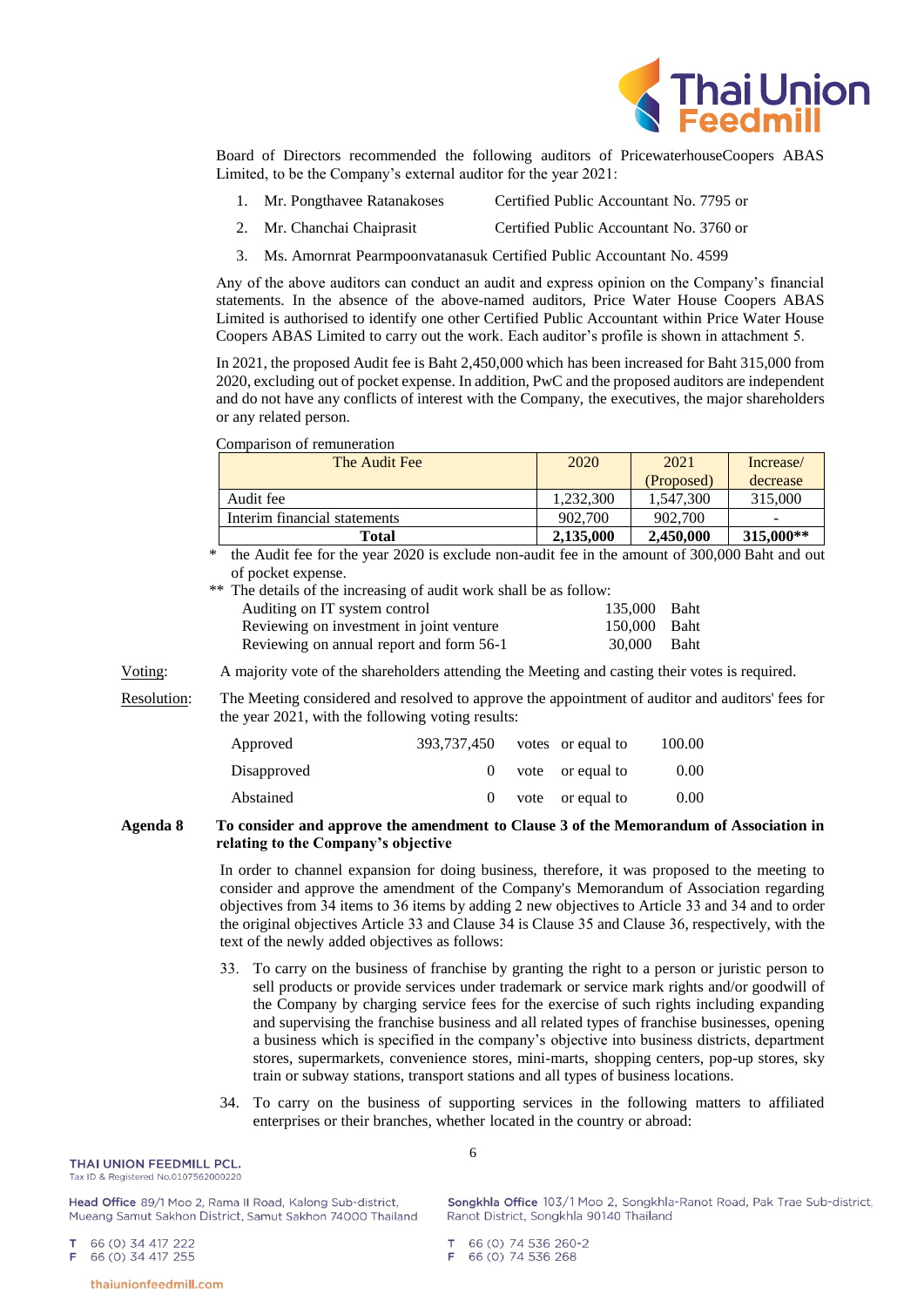

- a. General service, planning and coordination of business
- b. Procurement of raw materials and parts
- c. Research and development
- d. Technical support
- e. Promotion of marketing and sales
- f. Human resource management and training in regional
- g. Giving financial advice
- h. Analysis and research on economic and investment
- i. Credit Management and Control

In order to amend the above objectives, the Company has to amend the Memorandum of Association with the following matters:

1. Amendment to Clause 3 of the Memorandum of Association

From "Clause 3. The objectives of the Company consist of 34 Clauses, the details of which appear in the BMJ.002 Form as attached"

To "Clause 3. The objectives of the Company consist of 36 Clauses, the details of which appear in the BMJ.002 Form as attached"

2. Amendment objectives in the BMJ.002 Form which is a part of the Memorandum of Association with the detail as attachment 6.

In this regard, the Board of Directors also proposed to the meeting to consider assigning the authorized directors of the company including the persons authorized by such person to be authorized person to sign the request or in any documents including filing for the registration of amendments to the Memorandum of Association and the Company's Articles of Association with the Department of Business Development, Ministry of Commerce, making amendments or amendments to the request or the contents of such documents relating to the above actions as well as having the power to take any action as necessary and in connection with such action as it deems appropriate and to comply with the law regulations and interpretation of relevant government agencies including following the advice or order of the Registrar.

- Voting: Not less than three- fourth (3/4) of the total number of votes cast by the shareholders attending the meeting and eligible to vote.
- Resolution: The Meeting considered and resolved to approve the amendment to Clause 3 of the Memorandum of Association in relating to the Company's objective, with the following voting results:

|  | 100.00                                                                    |
|--|---------------------------------------------------------------------------|
|  | 0.00                                                                      |
|  | 0.00                                                                      |
|  | 393,737,450 votes or equal to<br>$0$ vote or equal to<br>vote or equal to |

## **Agenda 9 To consider and approve the amendment Article 22, 33, and 34 of the Articles of Association of the Company**

7

The Chairman informed the meeting that on 19 April 2020, the Emergency Decree Regarding Emeetings, 2563 B.E. (2020), was issued and published in the Royal Gazette. This decree revokes the National Council for Peace and Order Announcement No. 74/2557 Regulating E-meetings dated 27 June 2014.

In this regard, the Company has to amend the Articles of Association to reflect with this regulation. Therefore, the Company would like to propose the meeting to consider and approve the amendment Article 22, 33, and 34 of the Articles of Association of the Company with the details as follow:

Article 22

## THAI UNION FEEDMILL PCL.

Tax ID & Registered No.0107562000220

Head Office 89/1 Moo 2, Rama II Road, Kalong Sub-district, Mueang Samut Sakhon District, Samut Sakhon 74000 Thailand

66 (0) 34 417 222 66 (0) 34 417 255



thaiunionfeedmill.com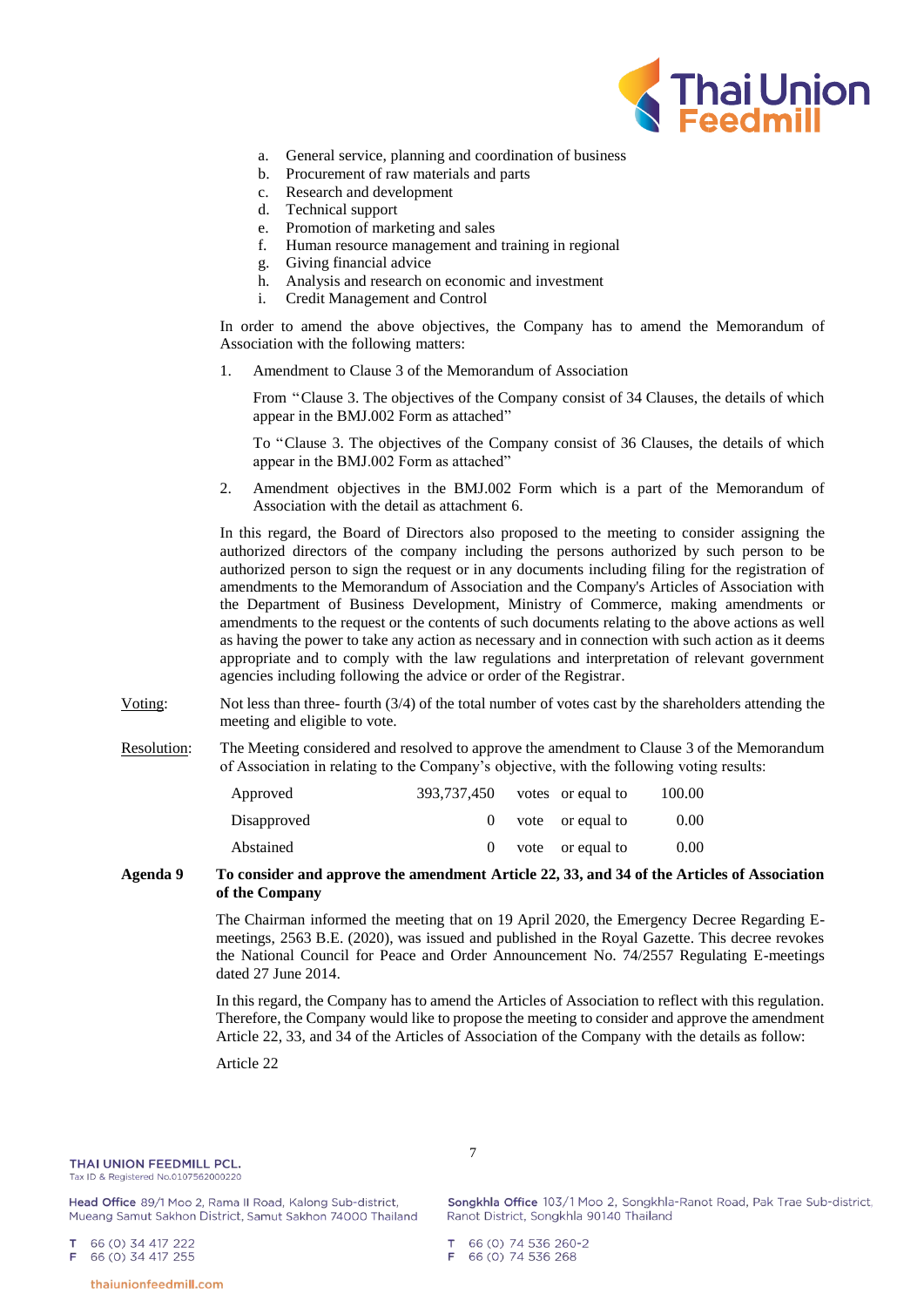

| <b>Existing</b>                                        | <b>New</b>                                                                                                                                                                                                                                                     |
|--------------------------------------------------------|----------------------------------------------------------------------------------------------------------------------------------------------------------------------------------------------------------------------------------------------------------------|
| Article 22 In the board of directors' meeting, there   | Article 22 In the board of directors' meeting, there                                                                                                                                                                                                           |
| must be not less than half $(1/2)$ of the total number | must be not less than half $(1/2)$ of the total number                                                                                                                                                                                                         |
| of directors to be considered as a quorum. In the      | of directors to be considered as a quorum. In the                                                                                                                                                                                                              |
| case where the chairman is absent or unable to         | case where the chairman is absent or unable to                                                                                                                                                                                                                 |
| perform his / her duties and the vice chairman is      | perform his / her duties and the vice chairman is                                                                                                                                                                                                              |
| present, the vice chairman shall be the chairman       | present, the vice chairman shall be the chairman of                                                                                                                                                                                                            |
| of the meeting. If there is no vice-chairman or if     | the meeting. If there is no vice-chairman or if he /                                                                                                                                                                                                           |
| he / she is absent or is unable to perform his / her   | she is absent or is unable to perform his / her                                                                                                                                                                                                                |
| duties, the directors presenting at the meeting        | duties, the directors presenting at the meeting shall                                                                                                                                                                                                          |
| shall elect one of them to be the chairman of the      | elect one of them to be the chairman of the                                                                                                                                                                                                                    |
| meeting.                                               | meeting.                                                                                                                                                                                                                                                       |
| The decision of the board of directors'                | The decision of the board of directors'                                                                                                                                                                                                                        |
| meeting is casting by the majority vote.               | meeting is casting by the majority vote.                                                                                                                                                                                                                       |
| One director has one (1) vote. Any                     | One director has one (1) vote. Any                                                                                                                                                                                                                             |
| director with vested interests in any matter, he/she   | director with vested interests in any matter, he/she                                                                                                                                                                                                           |
| has no right to vote on that matter. If the votes are  | has no right to vote on that matter. If the votes are                                                                                                                                                                                                          |
| equal, the chairman of the meeting shall have a        | equal, the chairman of the meeting shall have a                                                                                                                                                                                                                |
| casting vote.                                          | casting vote.                                                                                                                                                                                                                                                  |
|                                                        | The board of directors' meeting may be held by the<br>electronic meeting which shall comply with the<br>provisions and methods as required by laws as well<br>as in accordance with information security<br>standards set out in relevant laws or regulations. |

# Article 33

| <b>Existing</b>                                                                                                                                                                                                                                                                                                                                                                                                                                                                                                                                                                                                                                                                                                                                        | <b>New</b>                                                                                                                                                                                                                                                                                                                                                                                                                                                                                                                                                                                                                                                                                                                                           |
|--------------------------------------------------------------------------------------------------------------------------------------------------------------------------------------------------------------------------------------------------------------------------------------------------------------------------------------------------------------------------------------------------------------------------------------------------------------------------------------------------------------------------------------------------------------------------------------------------------------------------------------------------------------------------------------------------------------------------------------------------------|------------------------------------------------------------------------------------------------------------------------------------------------------------------------------------------------------------------------------------------------------------------------------------------------------------------------------------------------------------------------------------------------------------------------------------------------------------------------------------------------------------------------------------------------------------------------------------------------------------------------------------------------------------------------------------------------------------------------------------------------------|
| Article 33 To hold a shareholders' meeting, the<br>board of directors shall prepare an invitation letter<br>for the meeting stating venue, date, time, agenda<br>and the matters to be proposed to the meeting<br>which clearly identifies whether the matters are for<br>information, for approval or for consideration, as<br>the case may be, including the opinions of the<br>directors on such matters as well. The invitation<br>letter for the meeting shall be sent to shareholders<br>and the register at least seven (7) days before the<br>meeting date. The invitation letter for the meeting<br>shall be published for a period of three $(3)$<br>consecutive days in the newspaper at least three<br>(3) days prior to the meeting date. | Article 33 To hold a shareholders' meeting, the<br>board of directors shall prepare an invitation letter<br>for the meeting stating venue, date, time, agenda<br>and the matters to be proposed to the meeting<br>which clearly identifies whether the matters are for<br>information, for approval or for consideration, as<br>the case may be, including the opinions of the<br>directors on such matters as well. The invitation<br>letter for the meeting shall be sent to shareholders<br>and the register at least seven (7) days before the<br>meeting date. The invitation letter for the meeting<br>shall be published for a period of three (3)<br>consecutive days in the newspaper at least three<br>(3) days prior to the meeting date. |
| The meeting may be held in location<br>other than the location where the head office of the<br>company is located or nearby province, but the<br>location must be in the Kingdom of Thailand.                                                                                                                                                                                                                                                                                                                                                                                                                                                                                                                                                          | In case of holding the electronic meeting,<br>the meeting invitation and supporting document<br>can be sent in form of an electronic mail.<br>The meeting may be held in location other<br>than the location where the head office of the<br>company is located or nearby province, but the<br>location must be in the Kingdom of Thailand.                                                                                                                                                                                                                                                                                                                                                                                                          |

# Article 34

THAI UNION FEEDMILL PCL. Tax ID & Registered No.0107562000220 8

Head Office 89/1 Moo 2, Rama II Road, Kalong Sub-district, Mueang Samut Sakhon District, Samut Sakhon 74000 Thailand Songkhla Office 103/1 Moo 2, Songkhla-Ranot Road, Pak Trae Sub-district, Ranot District, Songkhla 90140 Thailand

66 (0) 34 417 222<br>66 (0) 34 417 255  $\top$  $\mathsf F$ 

T 66 (0) 74 536 260-2<br>F 66 (0) 74 536 268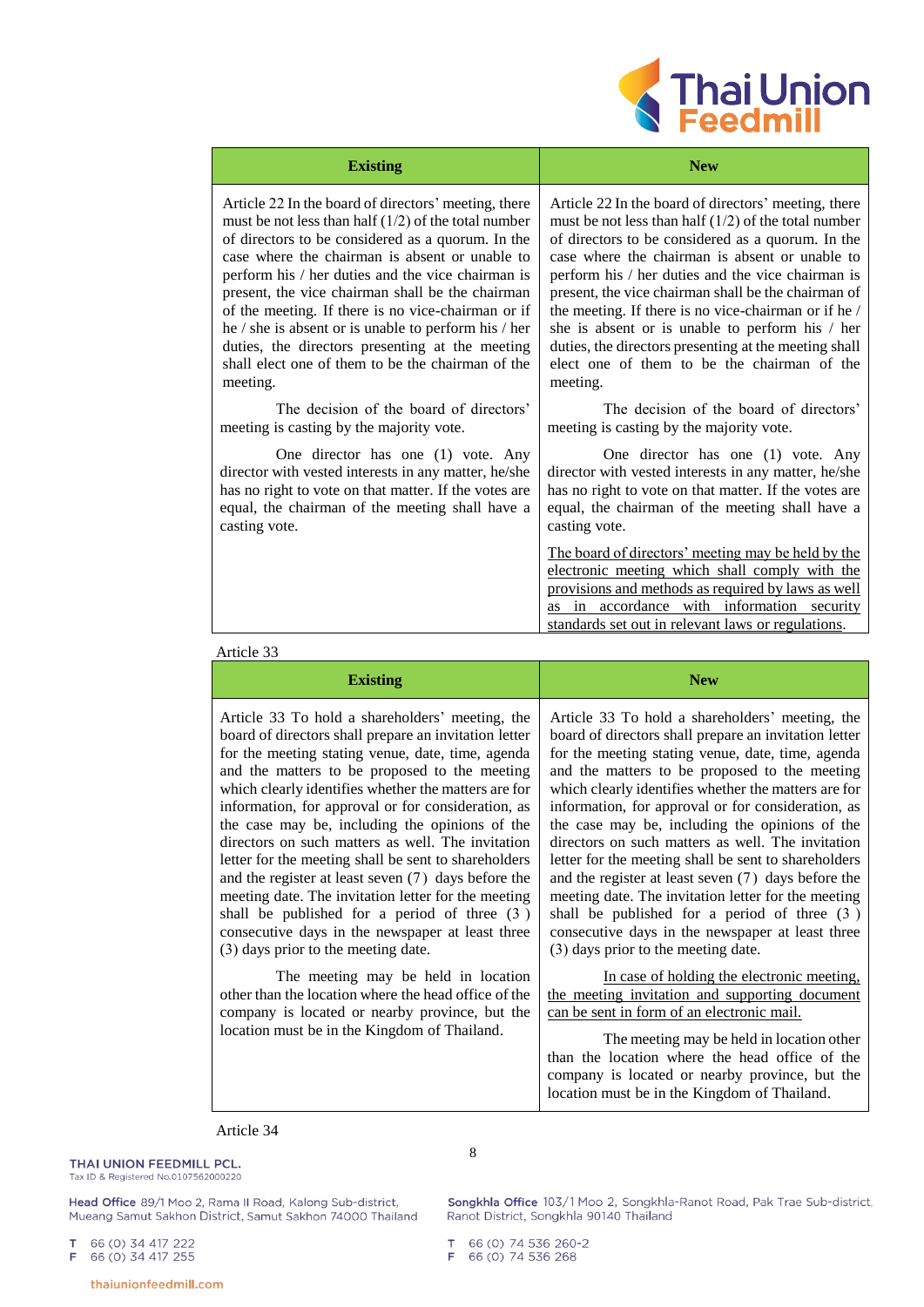

| <b>Existing</b>                                                                                                                                                                                                                                                                                                                                                                                                                                                                                                                                                                                                                                    | <b>New</b>                                                                                                                                                                                                                                                                                                                                                                                                                                                                                                                                                                                                                                            |
|----------------------------------------------------------------------------------------------------------------------------------------------------------------------------------------------------------------------------------------------------------------------------------------------------------------------------------------------------------------------------------------------------------------------------------------------------------------------------------------------------------------------------------------------------------------------------------------------------------------------------------------------------|-------------------------------------------------------------------------------------------------------------------------------------------------------------------------------------------------------------------------------------------------------------------------------------------------------------------------------------------------------------------------------------------------------------------------------------------------------------------------------------------------------------------------------------------------------------------------------------------------------------------------------------------------------|
| Article 34<br>In a shareholders meeting, a<br>quorum is reached when there are at least twenty-<br>five $(25)$ shareholders or at least half $(1/2)$ of the<br>total number of shareholders and the total shares<br>shall be at least one-third $(1/3)$ of the total issued<br>shares of shareholders attending the meeting in<br>person or by proxy.                                                                                                                                                                                                                                                                                              | Article 34<br>In a shareholders meeting, a<br>quorum is reached when there are at least twenty-<br>five $(25)$ shareholders or at least half $(1/2)$ of the<br>total number of shareholders and the total shares<br>shall be at least one-third $(1/3)$ of the total issued<br>shares of shareholders attending the meeting in<br>person or by proxy.                                                                                                                                                                                                                                                                                                 |
| In the event that the number of<br>shareholders attending the meeting, after the<br>meeting starts for up to one (1) hour, does not<br>constitute a quorum as specified and such<br>shareholders' meeting is held due to a request from<br>the shareholders, the meeting is therefore<br>cancelled. If such shareholders' meeting is not<br>held due to a request from the shareholders, the<br>new meeting shall be appointed. The invitation<br>letters for the new meeting shall be sent to the<br>shareholders at least (seven) 7 days prior to the<br>meeting date. In this later meeting, it is allowed for<br>the quorum not to be reached. | In the event that the number of<br>shareholders attending the meeting, after the<br>meeting starts for up to one (1) hour, does not<br>constitute a quorum as specified and such<br>shareholders' meeting is held due to a request from<br>shareholders, the meeting is therefore<br>the<br>cancelled. If such shareholders' meeting is not held<br>due to a request from the shareholders, the new<br>meeting shall be appointed. The invitation letters<br>for the new meeting shall be sent to the<br>shareholders at least (seven) 7 days prior to the<br>meeting date. In this later meeting, it is allowed for<br>the quorum not to be reached. |
| The shares that the company owns are not<br>counted as a quorum for the shareholders'<br>meeting.                                                                                                                                                                                                                                                                                                                                                                                                                                                                                                                                                  | The shares that the company owns are not<br>counted as a quorum for the shareholders' meeting.<br>The meeting of shareholders may be held<br>by the electronic meeting which shall comply with<br>the provisions and methods as required by laws as<br>well as in accordance with information security<br>standards set out in relevant laws or regulations                                                                                                                                                                                                                                                                                           |

Voting: Not less than three-fourth (3/4) of the total number of votes cast by the shareholders attending the meeting and eligible to vote.

Resolution: The Meeting considered and resolved to approve the amendment Article 22, 33, and 34 of the Articles of Association of the Company, with the following voting results:

| Approved    | 393.737.450 | votes or equal to | 100.00 |
|-------------|-------------|-------------------|--------|
| Disapproved |             | vote or equal to  | 0.00   |
| Abstained   |             | vote or equal to  | 0.00   |

## **Agenda 10 To consider and approve the decrease in the registered capital and amendment to the Memorandum of Association**

The Chairman informed the meeting that due to the Company plans to implement the plan for issuing and offering new ordinary shares for Initial Public Offering and listed securities on the Stock Exchange of Thailand ("**SET**") ("**IPO Plan**"), which was approved by the Extraordinary General Meeting of Shareholders No. 2/2019 held on 24 May 2019 and has been temporarily suspended.

According to Clause 12(4)(c) of the Notification of the Capital Market Supervisory Board No. TorJor. 39/2559 Re: Application for Approval and Granting of Approval for Offering of Newly Issued Shares (and its amendment) ("**Notification of the SEC No. TorJor. 39/2559**") and Clause 7(1) of the Notification of the Capital Market Supervisory Board No. TorJor. 32/2551 Re: Offer for Sale of Newly Issued Securities to Directors or Employees (and its amendment) ("**Notification** 

### THAI UNION FEEDMILL PCL.

Tax ID & Registered No.0107562000220

Head Office 89/1 Moo 2, Rama II Road, Kalong Sub-district, Mueang Samut Sakhon District, Samut Sakhon 74000 Thailand

66 (0) 34 417 222  $\mathbf T$ 66 (0) 34 417 255 E

9

Songkhla Office 103/1 Moo 2, Songkhla-Ranot Road, Pak Trae Sub-district, Ranot District, Songkhla 90140 Thailand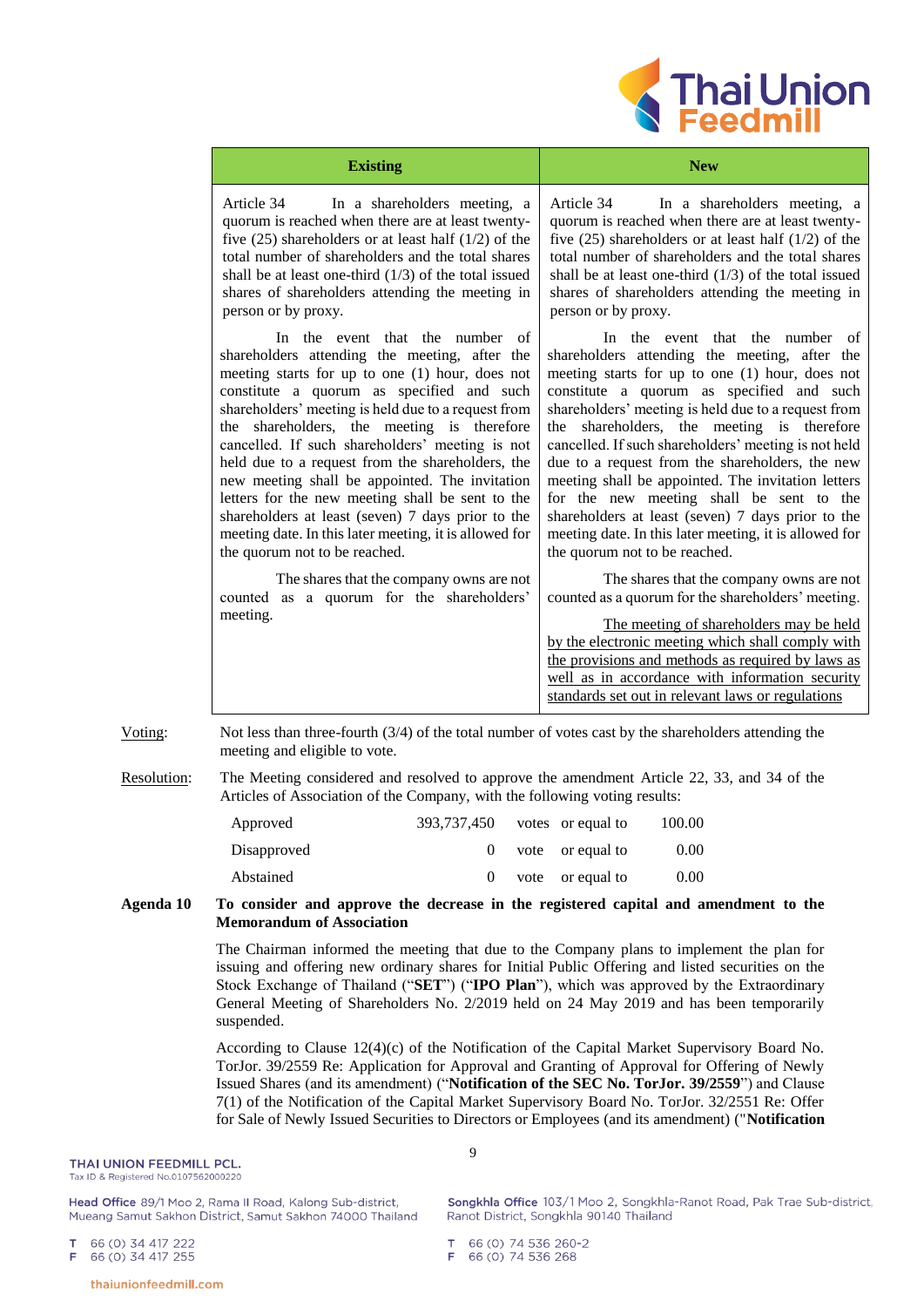

**of the SEC No. TorJor. 32/2551**") prescribes that the issuance and offering of newly-issued shares to the initial public offering and to directors or employee shall file application to the Securities and Exchange Commission ("**SEC**") within the period of 1 year from the date on which the shareholders' meeting (for the first case) and the offer for sale of securities to the directors or employees shall be made within the period of one year from the date that the shareholders' meeting approves the offering of securities to the directors or employees (for the second case).

Therefore, in order to prepare for the implementation of the IPO plan, the Company is required to increase its registered capital to support the initial public offering of the Company's newly issued ordinary shares (1) to allocate share to the initial public offering, including supporters and related persons, and/or directors, executives and/or employees of Thai Union Group Public Company Limited ("**TU**") and (2) to allocate shares to directors, executives and/or employees of the Company.

In this IPO, the Company plans to issue and offer shares (1) to allocate share to the initial public offering, including supporters and related persons, and/or directors, executives and/or employees of TU and (2) to allocate shares to directors, executives and/or employees of the Company up to 90 million new ordinary shares. However, due to the resolution of the Extraordinary General Meeting of Shareholders No. 2/2019, held on 24 May 2019, has exceeded the period specified in the notification of the Capital Market Supervisory Board as mentioned above. Therefore, it is necessary to decrease the registered capital which has been registered for supporting the issuance and offering of shares according to the IPO plan in 2019 and approve the capital increase and offer for sale of shares in the same amount for the issuance and offering of shares according to the IPO plan at the time again.

In order to increasing registered capital, Section 136 of the Public Limited Companies Act specified that a company may increase the amount of its registered capital by issuing new shares after all the shares have been completely sold and paid-up in full, unless such remaining shares are the shares issued for the exercise of rights under convertible debentures or warrant. Therefore, in order for the Company to increase its registered capital as required by law, the Company must decrease its registered capital and amend the Memorandum of Association of the Company with the details as follow:

- 1. Decreasing its registered capital from the existing registered capital of Baht 1,000,000,000 to Baht 820,000,000 by cancelling the 90,000,000 unsold shares of with the par value of 2 Baht.
- 2. Amendment to Clause 4 of the Memorandum of Association to be in line with the capital decrease by canceling the old message and using the new message as follows:

| Clause 4 | Registered capital | 820,000,000 Baht   | Eight Hundred and<br>Twenty Million Baht) |
|----------|--------------------|--------------------|-------------------------------------------|
|          | Divided into       | 410,000,000 Shares | (Four Hundred and Ten)<br>Million Shares) |
|          | Par value          | $2.00$ Baht        | (Two Baht)                                |
|          | Categorized into:  |                    |                                           |
|          | Ordinary shares    | 410,000,000 Shares | (Four Hundred and Ten<br>Million Shares)  |
|          | Preference shares  | - None -           | $-$ None $-$                              |

Voting: Not less than three- fourth (3/4) of the total number of votes cast by the shareholders attending the meeting and eligible to vote.

Resolution: The Meeting considered and resolved to approve the decrease in the registered capital and amendment to the Memorandum of Association, with the following voting results:

| Approved    | 393,737,450 votes or equal to |                  | 100.00 |
|-------------|-------------------------------|------------------|--------|
| Disapproved |                               | vote or equal to | 0.00   |
| L.          | 10                            |                  |        |

THAI UNION FEEDMILL PCL Tax ID & Registered No.0107562000220

Head Office 89/1 Moo 2, Rama II Road, Kalong Sub-district, Mueang Samut Sakhon District, Samut Sakhon 74000 Thailand

66 (0) 34 417 222 66 (0) 34 417 255 Е

Songkhla Office 103/1 Moo 2, Songkhla-Ranot Road, Pak Trae Sub-district, Ranot District, Songkhla 90140 Thailand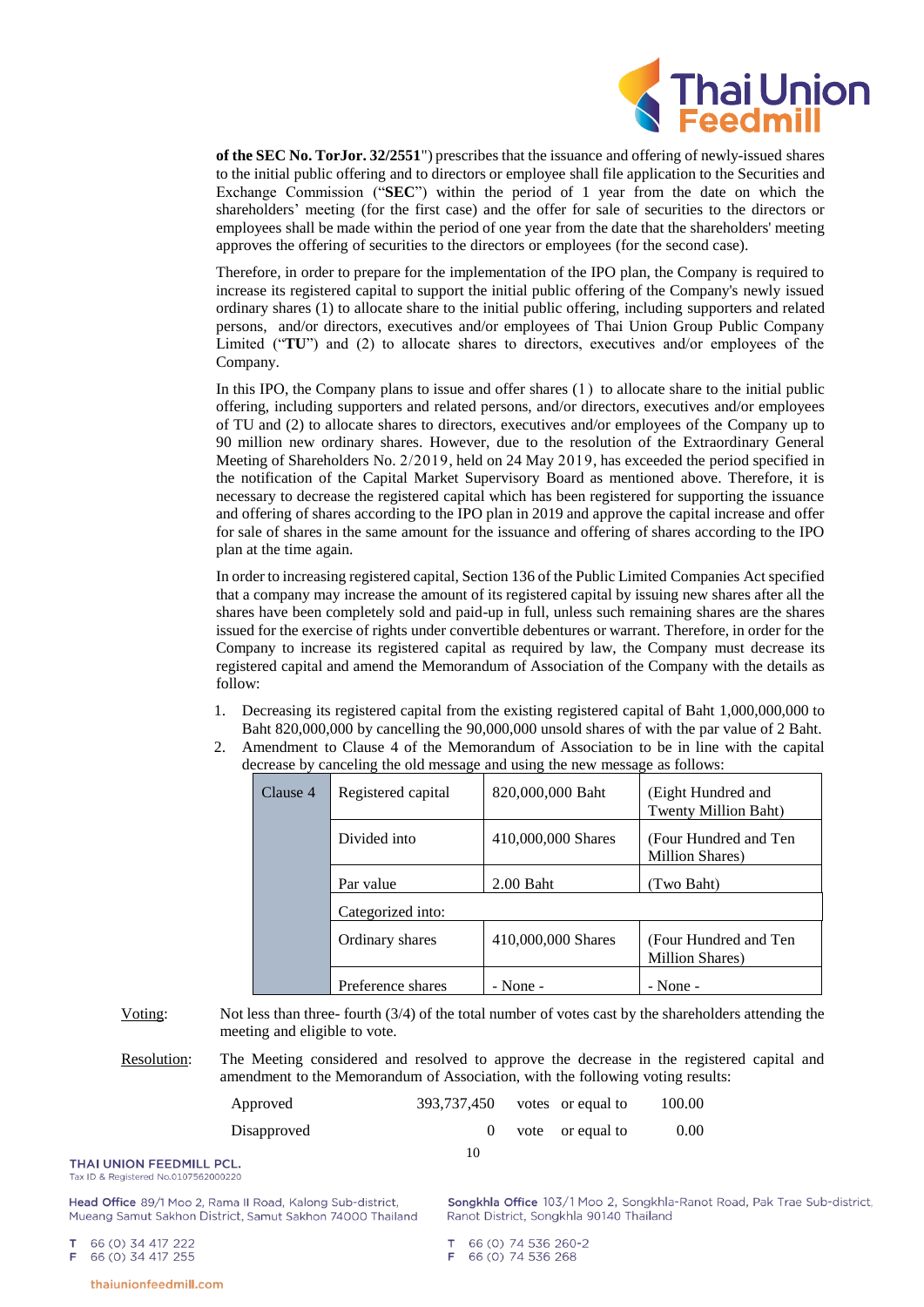

Abstained 0 vote or equal to 0.00

## **Agenda 11 To consider and approve the increase in the registered capital and amendment to the Memorandum of Association**

The Chairman informed the meeting that according to the information in the previous agenda, the Company requires to increase its registered capital to support the initial public offering of its newly issued ordinary shares, including supporters and related persons, and directors, executives and/or employees of TU as well as to support the allocation to directors, executives and/or employees of the Company. Therefore, the Company would like to propose the meeting to consider and approve the increase in the registered capital and amendment the Memorandum of Association of the Company with the details as follow:

- 1. Increasing its registered capital from the existing registered capital of Baht 820,000,000 to Baht 1,000,000,000 by issuing 90,000,000 newly-issued ordinary shares, at the par value of Baht 2 per share.
- 2. Amendment to Clause 4 of the Memorandum of Association to be in line with the capital increase by using the new message as follows:

| Clause 4 | Registered capital | 1,000,000,000 Baht | (Ten Thousand Million)<br>Baht)   |
|----------|--------------------|--------------------|-----------------------------------|
|          | Divided into       | 500,000,000 Shares | (Five Hundred Million)<br>Shares) |
|          | Par value          | $2.00$ Baht        | (Two Baht)                        |
|          | Categorized into:  |                    |                                   |
|          | Ordinary shares    | 500,000,000 Shares | (Five Hundred Million)<br>Shares) |
|          | Preference shares  | $-$ None $-$       | $-$ None $-$                      |

Voting: Not less than three- fourth (3/4) of the total number of votes cast by the shareholders attending the meeting and eligible to vote.

Resolution: The Meeting considered and resolved to approve the increase in the registered capital and amendment to the Memorandum of Association, with the following voting results:

| Approved    | 393,737,450 votes or equal to |                      | 100.00 |
|-------------|-------------------------------|----------------------|--------|
| Disapproved |                               | $0$ vote or equal to | 0.00   |
| Abstained   | $\Omega$                      | vote or equal to     | 0.00   |

## **Agenda 12 To consider and approve the allocation of newly issued shares and appoint a person who has authority to determine the details of the allocation of shares**

The Chairman informed that according to the Company's IPO plan, the Company shall allocate the newly issued share to the initial public offering. Therefore, the Company would like to propose to the shareholders' meeting to consider and approve the allocation of 90,000,000 newly issued ordinary shares with a par value of 2.0 Baht per share as the following details:

- (a) Allocation of not exceeding 87,500,000 newly issued shares with a par value of 2.0 Baht per share to initial public offering including supporters and related persons, and directors, executives and/or employees of TU. Under this IPO plan, the Company will offer up to 2,500,000 shares to directors, executives and employees of the TU.
- (b) Allocation of not exceeding 2,500,000 newly issued shares with a par value of 2.0 Baht per share to directors, executives and/or employees of the Company ("**ESOP Scheme**") as according to the Notification of the SEC No. TorJor. 32/2551 with the details as appear in agenda 13.

#### THAI UNION FEEDMILL PCL.

Tax ID & Registered No.0107562000220

Head Office 89/1 Moo 2, Rama II Road, Kalong Sub-district, Mueang Samut Sakhon District, Samut Sakhon 74000 Thailand

66 (0) 34 417 222 66 (0) 34 417 255 Е

Songkhla Office 103/1 Moo 2, Songkhla-Ranot Road, Pak Trae Sub-district, Ranot District, Songkhla 90140 Thailand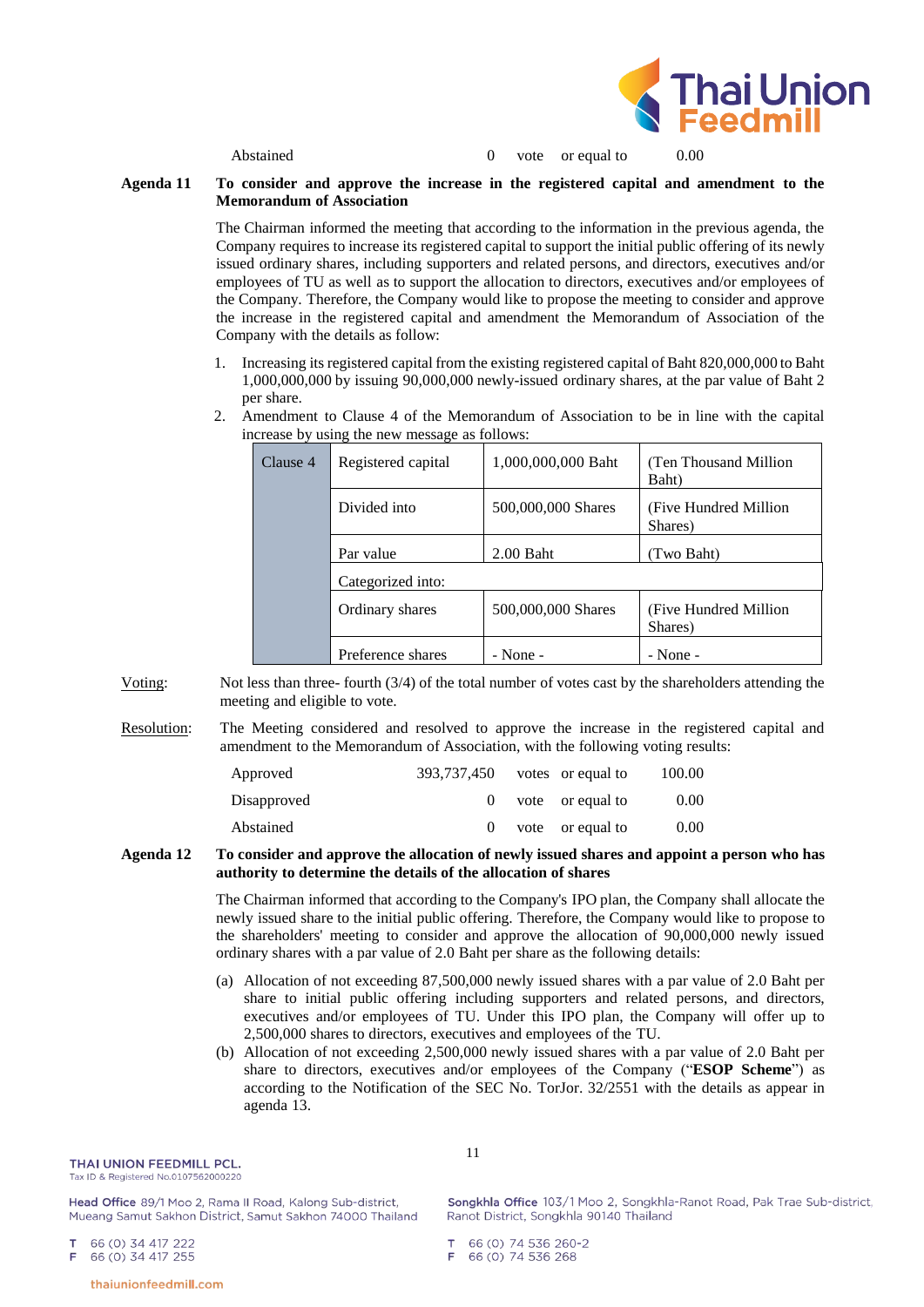

The remaining ESOP Shares, left unallocated to directors, executives and employees of the Company or in case the Company does not offer share under ESOP Scheme, may further be offered to the public under clause (a).

The above allocation and offering will be in accordance with the criteria of subscription, distribution, and allocation of newly issued shares as described in the Notification of Capital Market Supervisory Board TorJor. 40/2557 Re: Distribution of Newly Issued Shares and Share Warrants by Issuer (and its amendment), Notification of Capital Market Supervisory Board Tor Thor. 27/2559 Re: Rules, Conditions, and Procedures for Securities Underwriting (and its amendment), Notification of the SEC No. TorJor. 32/2551 and other relevant regulations.

The total amount of shares to be allocated to the directors, executives and/or employees of the Company under clause (b) above and to be allocated to related persons and supporters (if any) shall not exceed 25% of the number of newly issued shares under IPO plan. In this regard, the number of shares to be allocated to supporters e (if any) shall not exceed 15% of the number of the newly issued shares under IPO plan.

In this regard, for the issuance, offering and allocation of shares to public (including related person, supporters and/or directors, executives and/or employees of TU) and to directors, executives and/or employees of the Company as detailed above convenient and flexible. The Company would like to propose to the meeting to consider and approve the delegating powers on such matters to the Board of Directors. and/or Chairman of the Executive Committee and/or Chief Executive Officer and/or persons assigned by such persons to have the authority to consider and determine the conditions and various details related to the offering of shares, including determining and/or changing the price range in the book building, offering price, offering period, conditions, allocation procedures, allocation method, proportion of offering, number of shares to be allocated to directors, executives and/or employees or related persons or supporters, the offering of remaining shares and other details in relating to the issuance and offering as deemed appropriate as well as having various powers, including but not limited to:

- 1) Offering and/or allocation of newly issued shares to the public including related persons and/or supporters and/or directors, executives and/or employees of TU, and to directors, executives and/or employees of the Company in accordance with the notification of the Capital Market Supervisory Board and other relevant regulations.
- 2) Determine and/or change the details or conditions related to the offering and allocation of newly issued ordinary shares, offering period and methods for offering and allocation of shares to public including related persons and/or supporters and/or directors, executives and/or employees of TU and to directors, executives and/or employees of the Company, subscription period and payment, allocation procedure, allocation method, proportion of offering, allocation of remaining shares after subscription as well as to perform any other necessary and related actions in relation to the offering and allocation of shares to public including related persons and/or supporters and/or directors, executives and/or employees of TU and to directors, executives and/or employees of the Company in accordance with the notification of the Capital Market Supervisory Board and other relevant regulations.
- 3) Appoint financial advisor, legal advisor, underwriter and/or other related advisor including underwriter, relevant advisor and/or escrow agent.
- 4) Contact, negotiate, enter into, prepare, amend, change, sign contracts, commitments, authorizations and/or other documents to certify, request a waiver, request permission, provide information, submit documents and evidence to the SEC, SET and/or any other organization or agency including service providers or other contractual parties related to the offering and allocation of shares to public including related persons and/or supporters and/or directors, executives and/or employees of TU and to directors, executives and/or employees of the Company and to take any necessary or relevant action in all respects
- 5) Do any actions necessary or in connection with the above actions and delegate or remove the delegation of authority to any representative in order to achieve the objectives of the offering and allotment of shares to public including related persons and/or supporters and/or directors,

Head Office 89/1 Moo 2, Rama II Road, Kalong Sub-district, Mueang Samut Sakhon District, Samut Sakhon 74000 Thailand 12

Songkhla Office 103/1 Moo 2, Songkhla-Ranot Road, Pak Trae Sub-district, Ranot District, Songkhla 90140 Thailand

66 (0) 74 536 260-2 66 (0) 74 536 268

66 (0) 34 417 222 66 (0) 34 417 255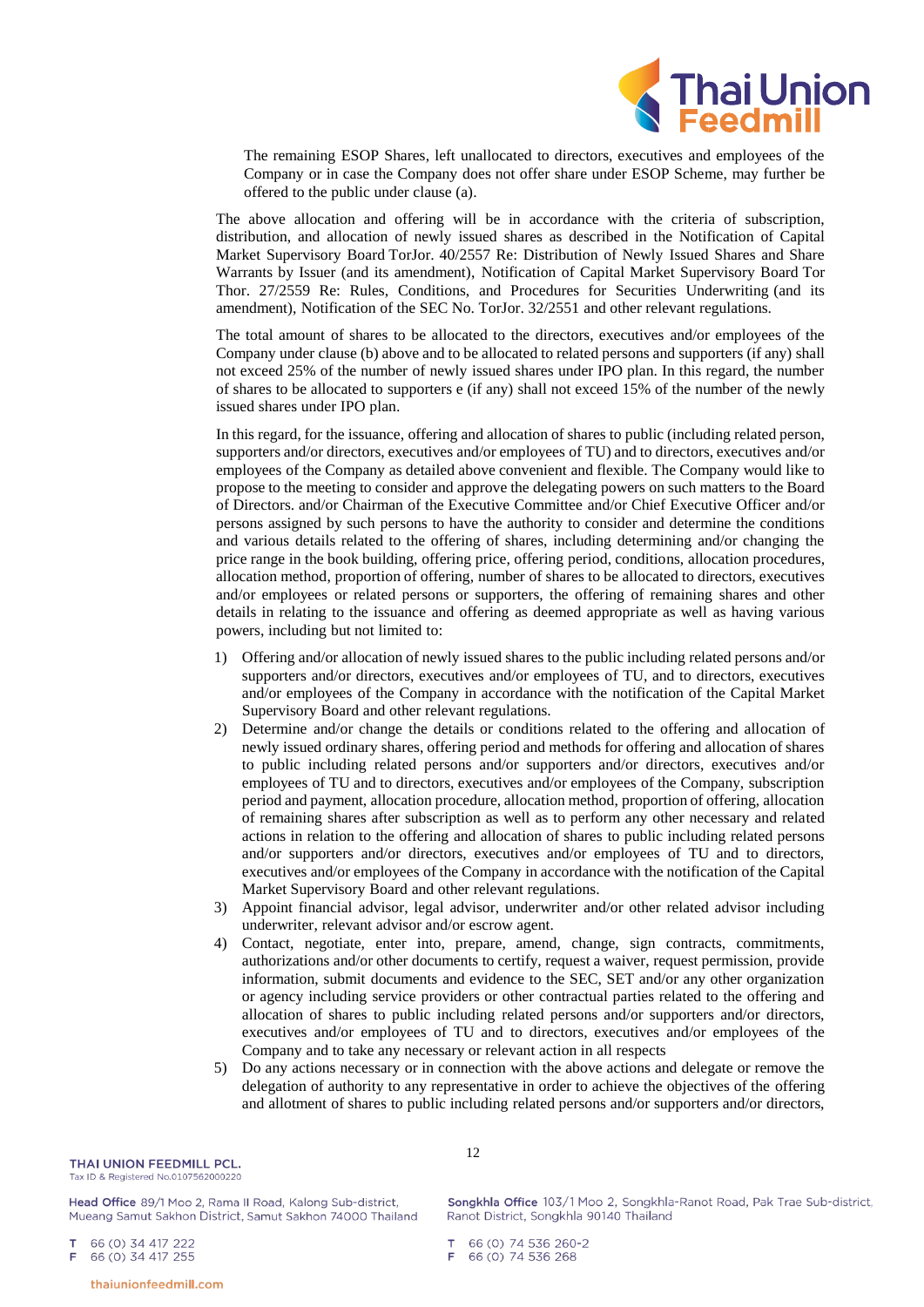

executives and/or employees of TU and to directors, executives and/or employees of the Company.

- Voting: A majority vote of the shareholders attending the Meeting and casting their votes is required.
- Resolution: The Meeting considered and resolved to approve the allocation of newly issued shares and appoint a person who has authority to determine the details of the allocation of shares, with the following voting results:

| Approved    | 393,737,450 | votes or equal to | 100.00 |
|-------------|-------------|-------------------|--------|
| Disapproved |             | vote or equal to  | 0.00   |
| Abstained   |             | vote or equal to  | 0.00   |

#### **Agenda 13 To consider and approve the allocation of shares to directors, executives and employees of the Company (ESOP Scheme)**

The Chairman informed that according to IPO plan, the Company would like to issue and offer the newly issued shares to directors, executives, and/or employees of the Company with the aim of motivating its personnel to dedicate their determination to work, retaining the long-lasting employment of highly efficient personnel and implanting the spirit of participation in business in its human resources in order to enhance their contribution to the Company's growth and sustainability.

In this regard, the Company intends to offer newly issued shares to directors, executives and/or employees of the Company in the amount of not exceed 2,500,000 shares, representing of not exceed 0.5% of the total number of shares of the Company after the issuance and offering of newly issued ordinary shares under the IPO plan. The newly issued shares remaining after the allocation or non-allocation to the directors, executives and/or employees of the Company under the ESOP Scheme for any reason can be offered to the public.

The Company is obliged to comply with the Notification of SEC No. TorJor. 32/2551, including but not limited to seek shareholders' approval on the offering of newly issued shares to the directors, executives and/or employees of the Company according to the conditions specified in the Notification of the Capital Market Supervisory Board.

The details of issuance and offering the newly issued shares to directors, executives and/or employees of the Company shall be as attachment 8 with the following details:

## *Impact to the Profit sharing or voting right (Control Dilution)*

The issuance and offering the newly shares to directors, executives and/or employees of the Company shall impact on the profit sharing or voting rights (control dilution) by not exceeding 0.05% of the profit sharing or voting rights of the Company's shareholders.

## *Impact to Price dilution*

Due to the Company's shares have not been listed on the SET, the market price is not yet available and, therefore, it is impossible to evaluate the impact on the market price of the Company's shares. Considering that the offering period and price of the ESOP Scheme are similar to the IPO period and price, it will not impact to price of the Company's shares under ESOP Scheme from the IPO Scheme.

Under this ESOP Scheme, none of the directors, executives and/or employees of the Company will be allocated more than 5% of the total ESOP Shares. The subscription price of ESOP Scheme is expected to be equal to the offering price of IPO.

In this regard, for the issuance, offering and allocation of shares to directors, executives and/or employees of the Company as detailed above convenient and flexible. The Company would like to propose to the meeting to consider delegating powers on such matters to the Board of Directors. and/or Chairman of the Executive Committee and/or Chief Executive Officer and/or persons assigned by such persons to have the authority to consider and determine the conditions and various

Head Office 89/1 Moo 2, Rama II Road, Kalong Sub-district, Mueang Samut Sakhon District, Samut Sakhon 74000 Thailand 13

Songkhla Office 103/1 Moo 2, Songkhla-Ranot Road, Pak Trae Sub-district, Ranot District, Songkhla 90140 Thailand

66 (0) 34 417 222 66 (0) 34 417 255 E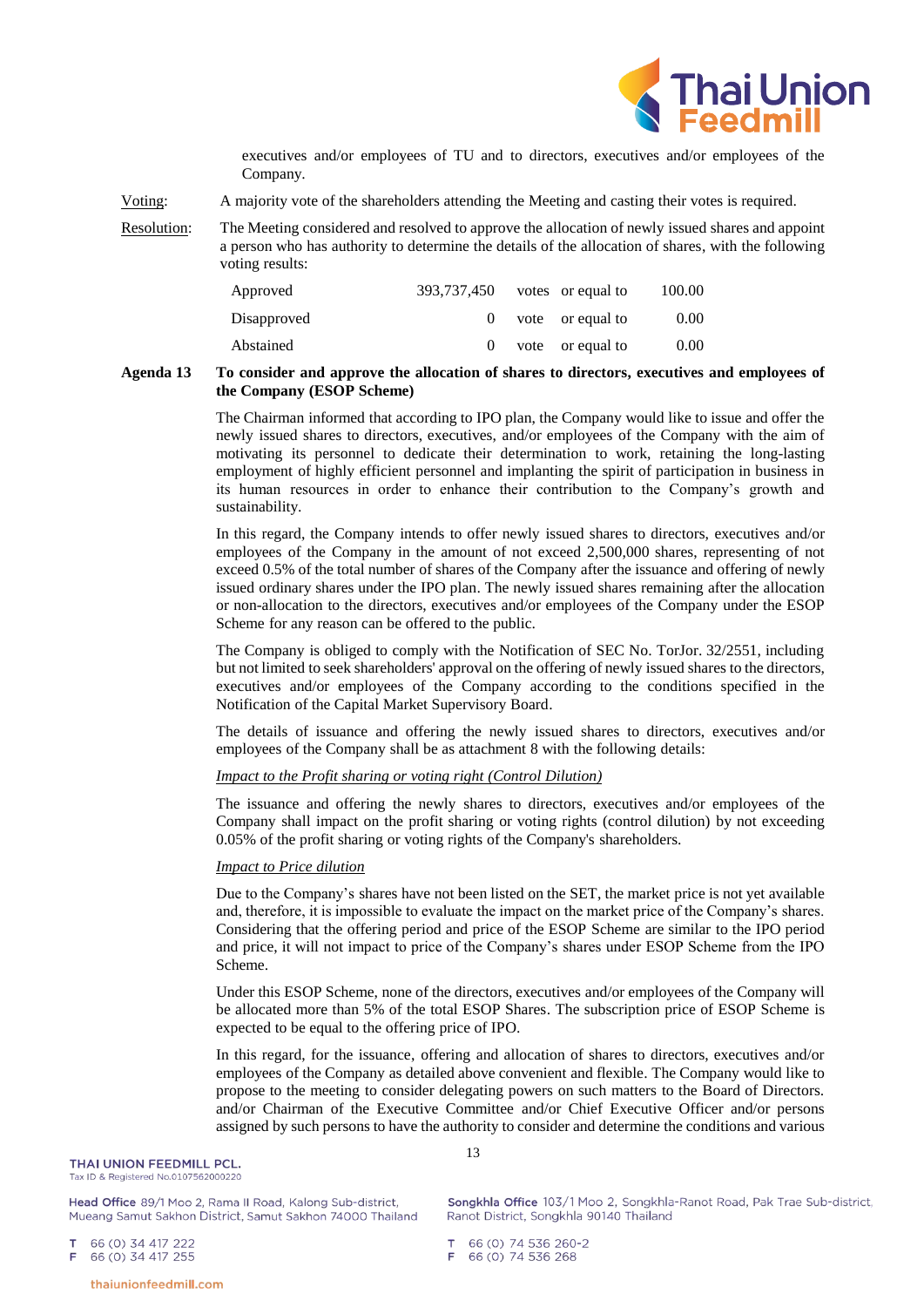

details related to the offering of shares, including determining and/or changing the price range in the book building, offering price, offering period, conditions, allocation procedures, allocation method, proportion of offering, number of shares to be offered and allocated shares to directors, executives or employees of the Company and other details related to the offering and allocation of shares as deemed appropriate as well as having various powers, including but not limited to:

- 1) Offering and/or allocation of newly issued shares to the public offering and to directors, executives and/or employees of the Company under the ESOP Scheme in accordance with the notification of the Capital Market Supervisory Board and other relevant regulations.
- 2) Determine and/or change the details or conditions related to the offering and allocation of newly issued ordinary shares, offering period and methods for offering and allocation of shares to directors, executives and/or employees of the Company, subscription payment, allocation procedure, allocation method, proportion of offering, allocation of remaining shares after subscription as well as to perform any other necessary and related actions in relation to the offering and allocation of shares to directors, executives and/or employees of the Company in accordance with the notification of the Capital Market Supervisory Board and other relevant regulations.
- 3) Contact, negotiate, enter into, prepare, amend, change, sign contracts, commitments, authorizations and/or other documents to certify, request a waiver, request permission, provide information, submit documents and evidence to the SEC, SET and/or any other organization or agency including service providers or other contractual parties related to the offering and allocation of shares to directors, executives and/or employees of the Company and to take any necessary or relevant action in all respects; and
- 4) Do any actions necessary or in connection with the above actions and delegate or remove the delegation of authority to any representative in order to achieve the objectives of the offering and allotment of shares to directors, executives and/or employees of the Company.
- Voting: Not less than three- fourth (3/4) of the total number of votes cast by the shareholders attending the meeting and eligible to vote, and with veto vote by not exceeding 10% of total voting.
- Resolution: The Meeting considered and resolved to approve the allocation of shares to directors, executives and employees of the Company (ESOP Scheme), with the following voting results:

| Approved    | 319,300,100 | votes or equal to    | 100.00 |
|-------------|-------------|----------------------|--------|
| Disapproved |             | $0$ vote or equal to | 0.00   |
| Abstained   |             | vote or equal to     | 0.00   |

#### **Agenda 14 To consider and approve the listing share of the Company on the Stock Exchange of Thailand**

The Chairman informed that according to the Company's IPO plan, the Company shall allocate the newly issued shares to public including persons having relationship, supporters and/or directors, executives and/or employees of TU as approved by the meeting in Agenda 12 and to directors, executives and/or employees of the Company under ESOP Scheme as approved by the meeting in Agenda 13. Therefore, the Company would like to propose the Meeting to consider and approve the listing of shares of the Company on the Stock Exchange of Thailand with the symbol of "**TFM**" and the following details:

- A. Listing shares on the Stock Exchange of Thailand in accordance with the rules, regulations and conditions of the Stock Exchange of Thailand.
- B. Assign to the Board of Directors and/or authorized directors to bind the Company or other persons assigned by the Board of Directors or authorized directors has the authority to contact, negotiate, amend obligations, certify and/or documents, including requesting approval, providing information, clarifying the submission of documents evidence to the Office of the Securities and Exchange Commission, the Stock Exchange of Thailand, Thailand Securities Depository Company Limited, the Ministry of Commerce and/or any other organization or agency as well as to take any action that is relevant or necessary in all respects as it deems appropriate for the issuance and offering of ordinary shares to the public and successful listing of the Company's shares on the Stock Exchange of Thailand

# THAI UNION FEEDMILL PCL.

Tax ID & Registered No.0107562000220

Head Office 89/1 Moo 2, Rama II Road, Kalong Sub-district, Mueang Samut Sakhon District, Samut Sakhon 74000 Thailand

66 (0) 34 417 222 66 (0) 34 417 255 Songkhla Office 103/1 Moo 2, Songkhla-Ranot Road, Pak Trae Sub-district, Ranot District, Songkhla 90140 Thailand